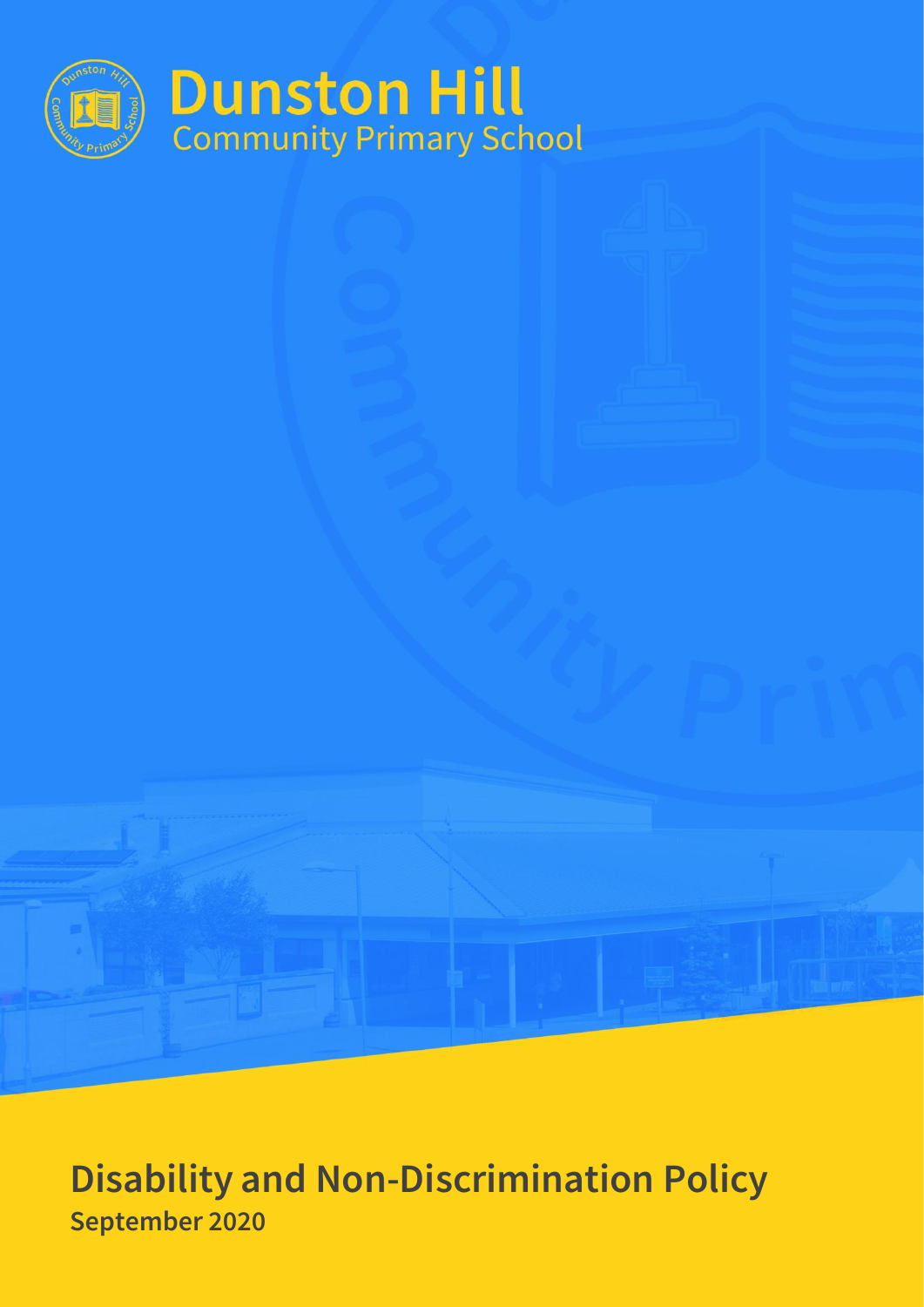#### **DUNSTON HILL COMMUNITY PRIMARY SCHOOL**

#### **DISABILITY NON-DISCRIMINATION POLICY**

## **Introduction**

At Dunston Hill Community Primary School we value the individuality of all of our children. We are committed to giving all of our children every opportunity to achieve the highest of standards. We do this by taking account of pupils' varied life experiences and needs. We offer a broad and balanced curriculum, and have high expectations for all children. The achievements, attitudes and well-being of all our children matter. This policy helps to ensure that this school promotes the individuality of all our children, irrespective of ethnicity, religion, attainment, age, disability, gender or background.

The Disability Discrimination Act (DDA) of 1995 aims to end discrimination against people with disabilities and to improve access in all areas of life. Since 2002, it has been unlawful for schools and Local Education Authorities to discriminate against pupils with disabilities in admissions and exclusions, in education, and in associated services.

From 1st October 2004, it became unlawful to discriminate against people with disabilities by preventing them from having access to premises. Along with all other public buildings, our school is required to make 'reasonable adjustments' to enable access.

# **What is Disability?**

The Disability and Discrimination Act states that: 'a person suffers from a disability if he/she has a physical or mental impairment which has a substantial and long-term adverse effect on his or her ability to carry out day-to-day activities.

Physical or mental impairments can include sensory impairments (such as those affecting sight and hearing) and learning difficulties. The definition also covers certain medical conditions when they have a long-term and substantial effect on pupils' everyday lives.

Disability is not the same as special educational needs; not all children who are defined as having a disability have special educational needs, and vice versa.

# **Aims and Objectives**

Our school aims to be an inclusive school. We actively seek to remove the barriers to learning and participation that can hinder or exclude individual pupils, or groups of pupils. This means that equality of opportunity must be a reality for all our children, and this of course includes pupils with disabilities.

We will ensure that pupils with disabilities have the same opportunities as non-disabled pupils to benefit from the education our school provides.

We will not treat a pupil with a disability less favourably than others because of the nature of his/her disability.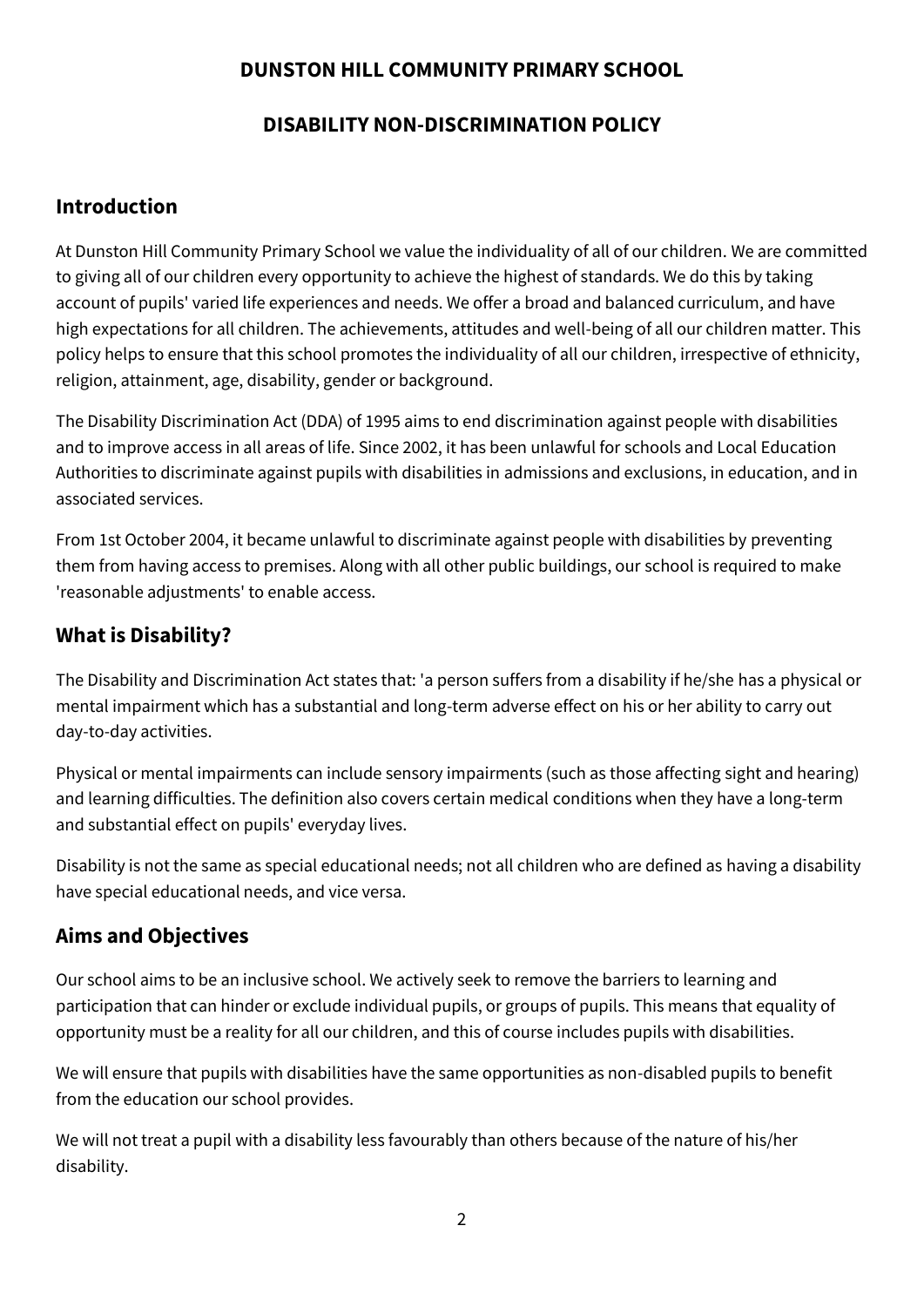We will make all reasonable adjustments to ensure that a pupil or member of staff with disabilities is not placed at a disadvantage.

We will do our best to anticipate the needs of a pupil or staff member with disabilities before he/she joins the school.

## **Removing Barriers**

The school must make reasonable adjustments to ensure that pupils and members of staff and of the public are not disadvantaged.

Disabilities can limit the extent to which children are able to participate in the curriculum, and can impede the delivery of information. So, for example, if a child suffers from hearing loss, the teacher will always try and face the child when addressing the class, or, in severe cases, the teacher may wear a microphone and transmitter.

## **The Physical Environment**

We will endeavour to ensure that provision for disabled pupils and staff is given the upmost of attention at all times and this includes the physical environment at their disposal.

# **The Curriculum**

We use teaching strategies to enhance learning and participation in a broad and balanced curriculum. We find ways in which all pupils can take part in sport, music and drama. We plan our out-of-school activities and educational visits in such a way that pupils with disabilities can participate.

We use language that does not offend, and we make staff and pupils aware of the importance of language.

Our library, reading books and other resources contain positive images of people with disabilities.

The school regularly reviews the way in which resources are matched to the needs of all the children. If necessary, to improve our provision, adjustments will be made to classroom organisation, the deployment of support staff, timetabling and staff training.

Many of the adjustments we make are dependent upon individual needs, and we are moving towards more individualised approaches. Individual Education Plans are effective and manageable.

We seek and respond to guidance from the parents and the children.

#### **Information**

We always take account of disabilities, be they the pupils' or their parents'. For example, communication with a parent who is visually impaired may need to be by telephone rather than by letter.

# **Staffing**

When advertising posts, or interviewing applicants, or deciding on appointments, the governors and staff will follow the necessary procedures, and will not discriminate against people with disabilities.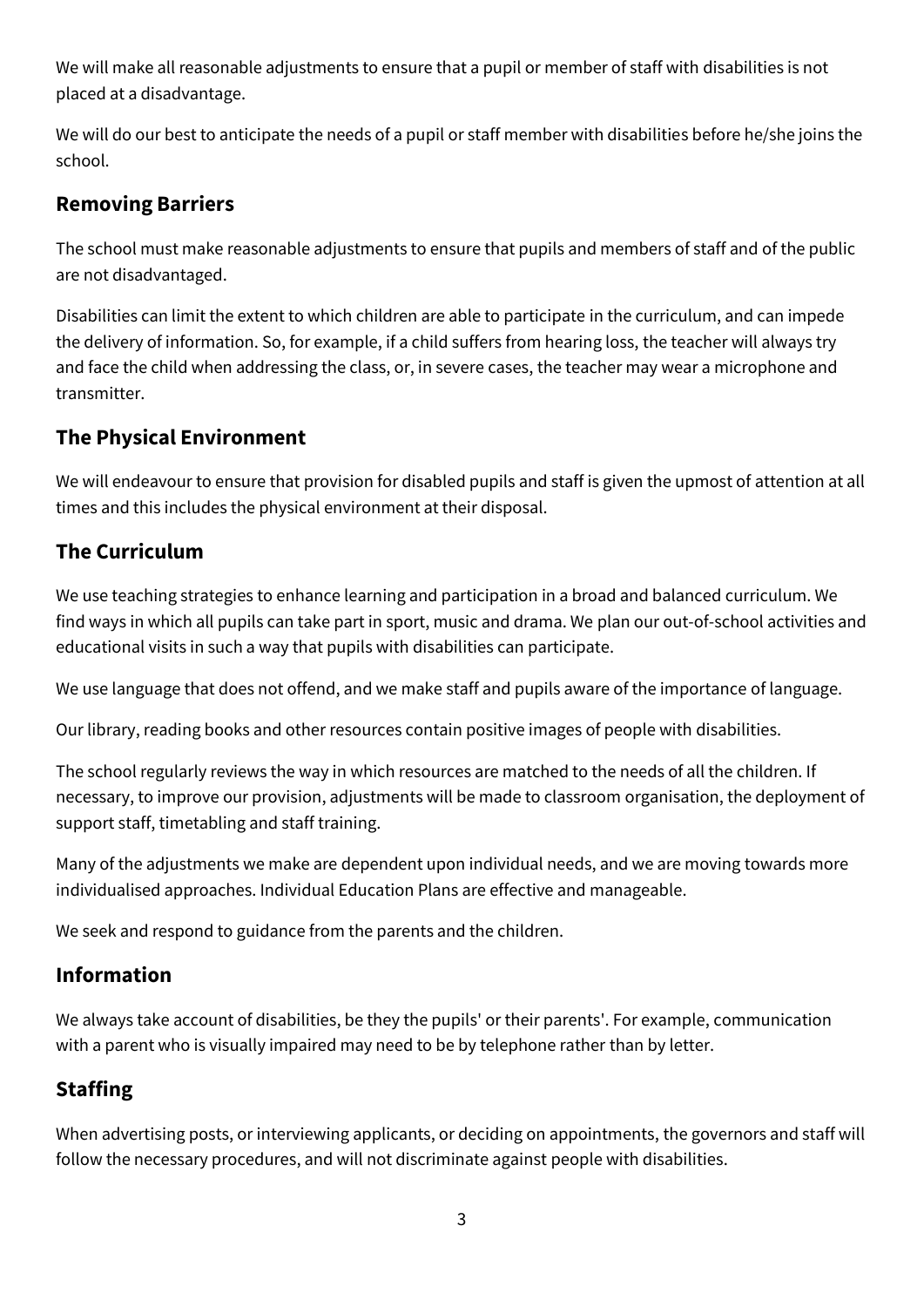Should a member of staff become disabled, the governing body will make reasonable adjustments to that person's employment arrangements, or to the premises, in order to enable them to continue in post.

All members of staff are entitled to professional development and training, and are expected to take advantage of a continuous programme of professional development.

This school will liaise with specialists to support individual pupils. Among these specialists are the following: physiotherapists, educational psychologists, speech therapists, doctors, the school nurse, social workers, and the staff of the voluntary and statutory agencies. We benefit from the local authority's advice, and its provision through the Hearing Impaired service.

## **Health and Safety**

Members of staff follow the school procedures both for the storage and for the administration of medicines to pupils. We also have procedures for when blood or other bodily substances have to be cleared away.

The school has members of staff qualified in giving first-aid treatment, and the emergency services will be called, should they be required.

# **Policy into Practice**

The governing body is responsible for the school's duty not to discriminate.

A named governor and a designated member of staff jointly discharge the responsibility of ensuring that we meet our obligation not to discriminate.

The Headteacher will ensure that all members of staff are aware of their responsibilities to all pupils without exception.

All members of staff are fully committed to the policy of not discriminating against pupils, parents or staff with disabilities.

Parents and carers are asked to keep us informed about any relevant issues, so that we can work towards resolving them.

#### **Monitoring**

We have high expectations of all our pupils. We monitor a range of data to make sure that all pupils are making the best progress possible, and that no groups of pupils are underachieving.

We monitor:

- Admissions
- **Attainment**
- Exclusions
- Rewards and sanctions
- Parental and pupil questionnaires.